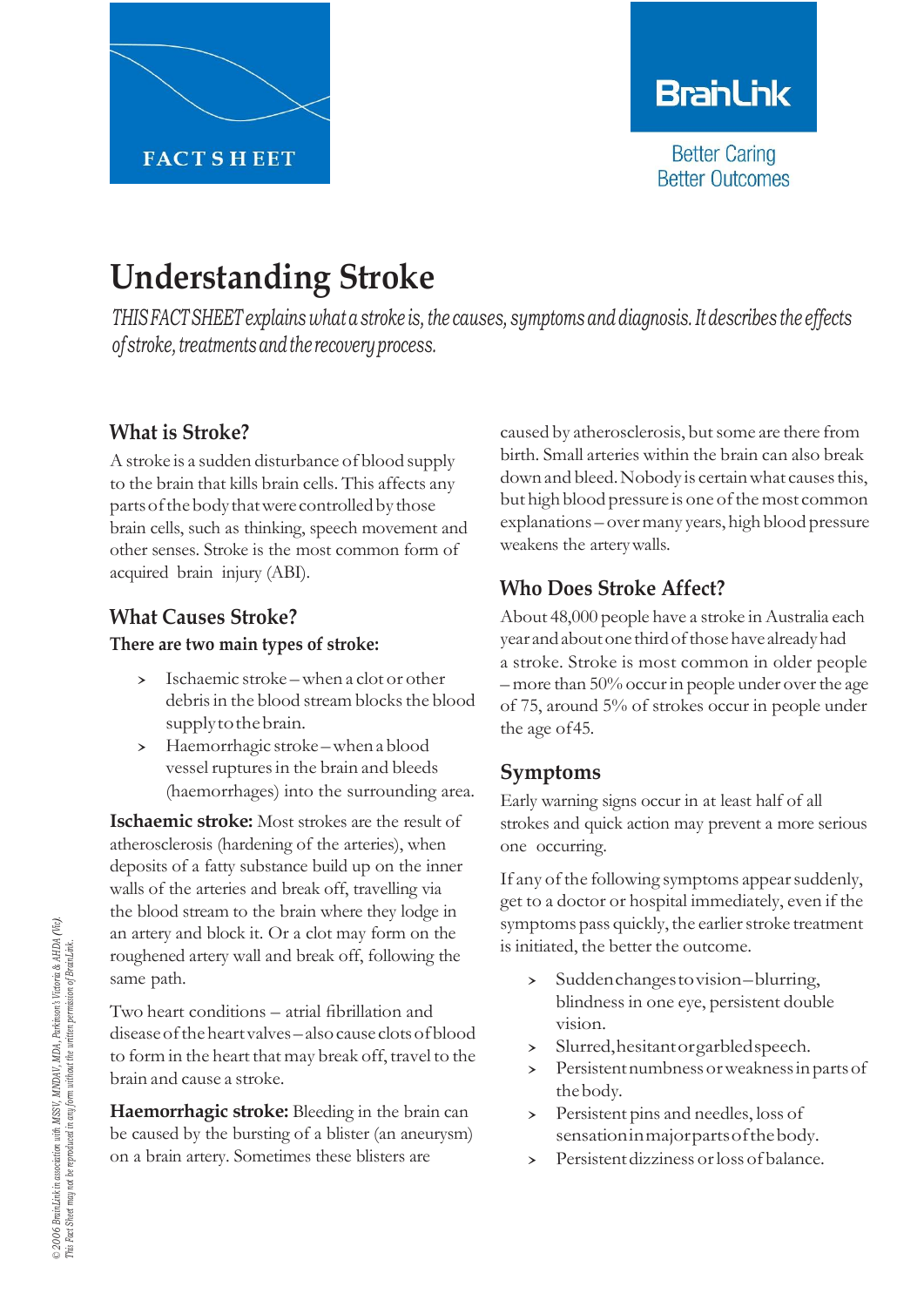### **Diagnosis**

No matter whether a person has had fleeting symptoms or a major stroke, their doctor will start with a careful examination, asking aboutwhen and how the symptoms first appeared.

The next step is usually a brain scan –a CT (Computerised Tomography) scan -- to show whether the stroke is caused by a blocked artery or a bleed, as hospital treatment for the two is quite different. Other tests to provide more information on the type of stroke and its causes might include an MRI (magnetic resonance imaging) scan, an ultrasound examination of the neck vessels – the carotid arteries – and possibly angiography.

#### **Effects of Stroke**

The effects of stroke depend on the part of the brain affected and the amount of damage and vary greatly fromperson to person.The impact of stroke can be quite debilitating and may require either part-time or full-time care, which can place a strain on main carer in the family.

**Paralysis:** The most common outcome of stroke is weakness or paralysis on one side of the body (hemiparesis or hemiplegia). This may affect the face, an arm, a leg or all three areas, and can range from mild weakness to total loss of movement.

**Sensoryawareness:**Theremayalsobechangesin sensation and awareness on one side of the body. A person may not feel touch on the affected arm or leg or may be unaware of where their arm is. Some people lose total sense of one side of their body. Others find their vision is affected – they may not be able to see to one side of centre or they experience blurred or double vision.

**Continence problems:** Bladder and bowel problems are also common, particularly in the early stages.

#### **Communication and swallowing:** After

stroke, many people experience problems communicating, from slurred speech to more severe difficulties such as using and understanding words, forming sentences or having trouble reading and writing.

Swallowing difficulties can be an issue in the early stages, but most people recover well in the first few weeks. For some however, swallowing difficulties persist.

**Balance and coordination:** A stroke may affect balance, coordination or a person's ability to plan a sequence of movements, such as tyingshoelaces.

**Thinking and behaviour:** Stroke may affect a person's thinking skills, concentration, memory, perceptions or result in behaviour or personality changes. Fatigue can be a major problem and sometimes people experience epileptic seizures.

**Coping with Change:** In the face of these challenges, grief and depression sometimes take hold of the person with stroke or their carer.It's very important to keep on top of these if you are both to manage the best possible recovery.

Vascular dementia: Sometimes a series of very small strokes can occur that are virtually unnoticeable by the person asthey happen.This condition leads to a form of dementia known as vascular or multi-infarct dementia.

#### **Treatment**

The aims of treatment are to promote recovery and to prevent another stroke.

Treatment should involve a team approach, with doctors, occupational and speech therapists, a psychologist and social worker. The person with stroke and their carer are vital parts of this team.